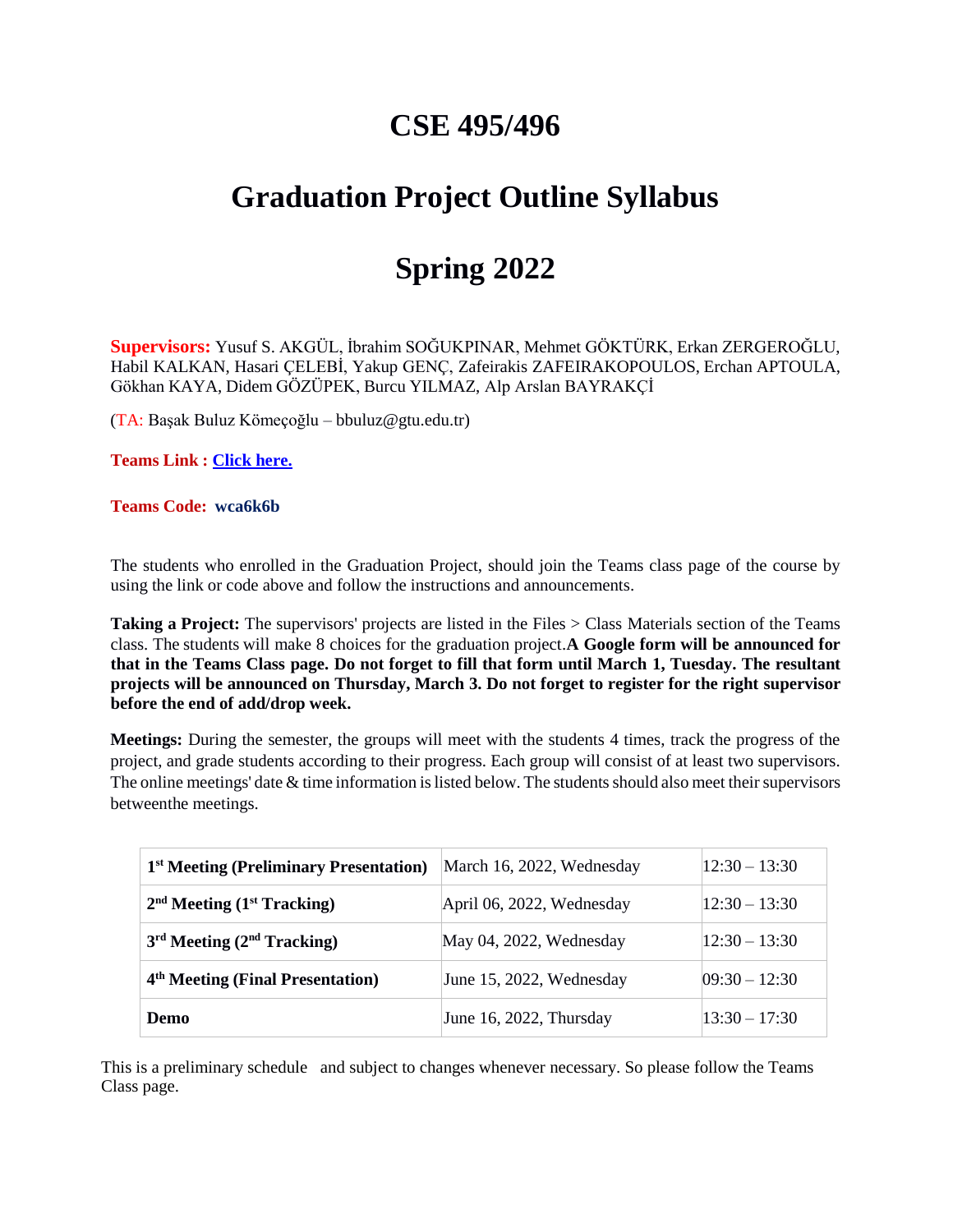The students are responsible for each of the rules written below. Please read the rules carefully one by one and contact your supervisor if there is any ambiguity or imperception.

- **1. Preliminary Presentation:** Project topic will be prepared and presented using the [template](https://www.gtu.edu.tr/Files/UserFiles/85/kaynaklar/Lisans_Bitirme_Projesi_lk_Sunum_Formati.pptx) [presentation.](https://www.gtu.edu.tr/Files/UserFiles/85/kaynaklar/Lisans_Bitirme_Projesi_lk_Sunum_Formati.pptx) The presentation will be 3-4 minutes.
- **2. Intermediate Meetings:** The progress and works made since the last meeting will be described. It is possible to make both presentation and demo within the given time. Unless the supervisor says otherwise, the student will meet with their supervisor before the meeting.
- **3. Meetings with Supervisor:** Between two meetings, the students should contact their advisors at least once. If this meeting doesn't take place, the supervisor might reflect this on the next meeting's grade.
- **4. Final Presentation:** The work done during the semester and the output will be presented. The duration will be about 8 minutes excluding the questioning.
- **5. Demo:** The project output will be presented on the specified day and time. It is mandatory to be present at the meeting during the whole demo session.
- **6. Groups:** Groups and meeting classes will be announced on Teams in the 3rd week of the semester.
- **7. Teams:** Enrollment to Teams is mandatory. Announcements, templates and uploads will be made via Teams.
- **8. Attendance:** It is mandatory to attend the preliminary and final presentations. The students who don't attend one of them, will get NA. The students who don't attend two of the intermediate meetings, will get NA. The students who don't attend one of the intermediate meetings, will get 0 for that meeting.
- **9. Course Registration:** It is mandatory to register for the graduation project selecting the right supervisor. For this purpose, the student should contact the academic advisor during the add/drop week.
- **10. Report:** There will be only one report and this report will be written using Latex. The required Latex template will be shared with the students via Teams, students should stick to this template. The report should be uploaded to Teams before 23:59 on June 11, 2022. The students who do not upload on time, will lose 5 points per day. A maximum of 20 points might be lost in this way. In addition, the students who don't have their report on the demo day will receive NA.
- **11. Trailer:** Videos created for the promotion of the project should be uploaded as a Youtube link to the form which will be specified via Teams before 23:59 on June 11, 2022. The videos shouldn't exceed 4 minutes and the quality of the videos should be 720p or higher. The students who don't upload the trailer on time or at all, will lose 5 points.
- **12. Weight Grading Scale:** Each meeting: %15, Report: %20, Demo: %20.